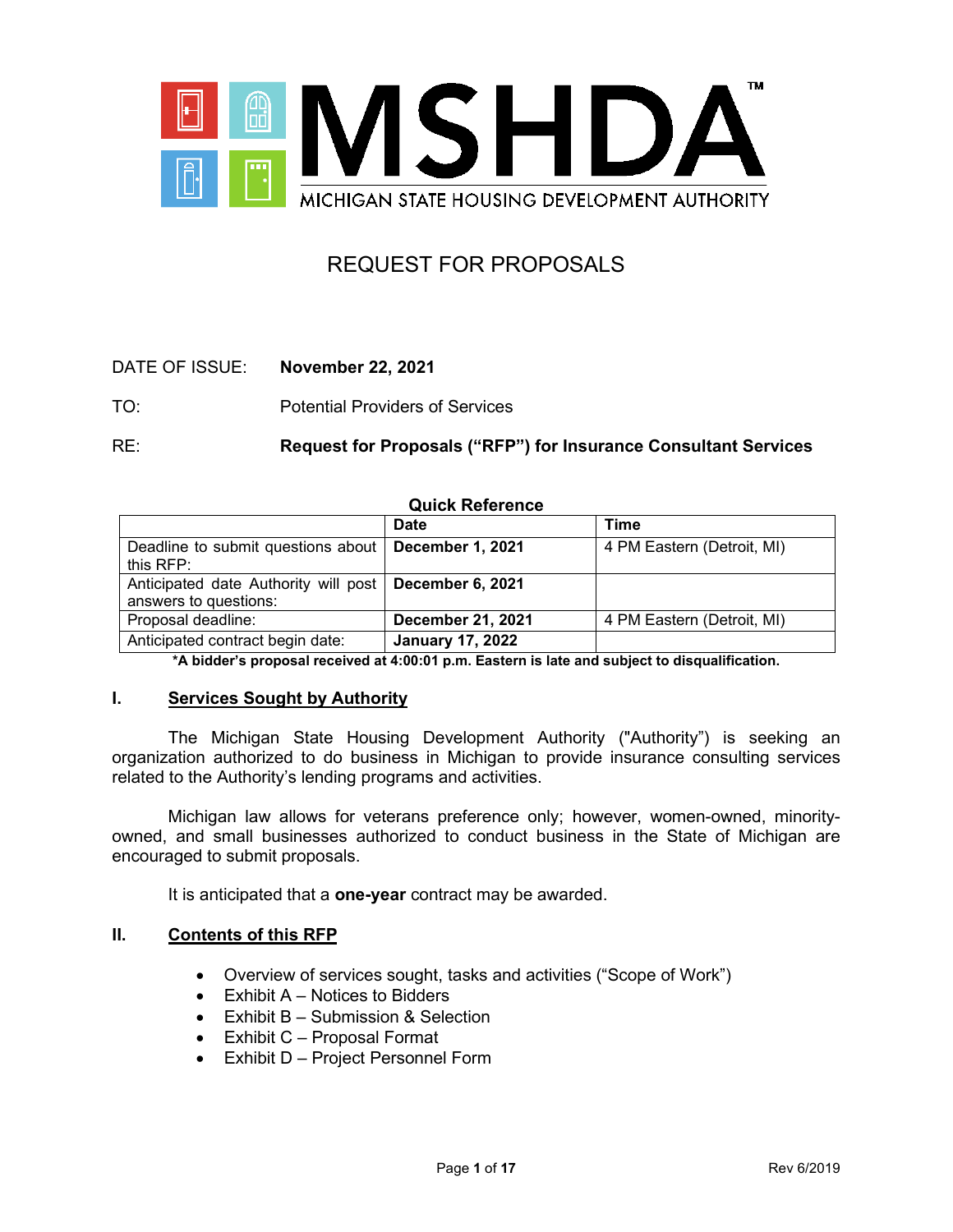## **III. Overview**

The Authority seeks an insurance consultant ("Bidder" or "selected contractor") to consult with Authority staff and partners on insurance matters related to the Authority's construction and property rehabilitation lending programs and activities, including but not limited to property, liability, workers compensation, builders' risk, and crime and dishonesty insurance. The Bidder should be able to demonstrate that it has specialized knowledge of the habitational market in general, and has experience with low and moderate income and subsidized housing.

The selected contractor will also advise and educate Authority representatives related to contractor services sought as outlined below.

## **IV. Objectives, Tasks & Activities**

- **A. General Objectives.** To successfully perform the services described in Section III above, the selected contractor must meet the following general objectives:
	- **1.** Provide periodic and ongoing technical information, assistance and trainings to Authority staff on development of Authority's insurance guidelines and insurance requirement parameters.
	- **2.** Provide periodic and ongoing technical information, assistance and trainings to the Authority on market changes, new insurance coverages, and industry trends including but not limited to captive insurance.
	- **3.** Provide or assist in preparing educational and advisory resources for stakeholders subject to insurance guidelines.
	- **4.** Provide guidance, technical information, assistance and training to the Authority staff on reviewing insurance certificates, policies and related questions pertaining to Authority financed developments or Authority owned properties.
- **B. Specific Tasks & Activities.** The selected contractor will provide the above services via telephone consultation, email, and onsite training as requested by the Authority. Current service needs average approximately five (5) to ten (10) hours per month, but can fluctuate depending on Authority program needs, initiatives, etc. Billings provided by the selected contractor will outline the time and date of consultation or training, overview of the nature of consultation or training, the time spent for consultation, and any other pertinent information relating to the consultation and/or training services.

**Rest of Page Intentionally Left Blank**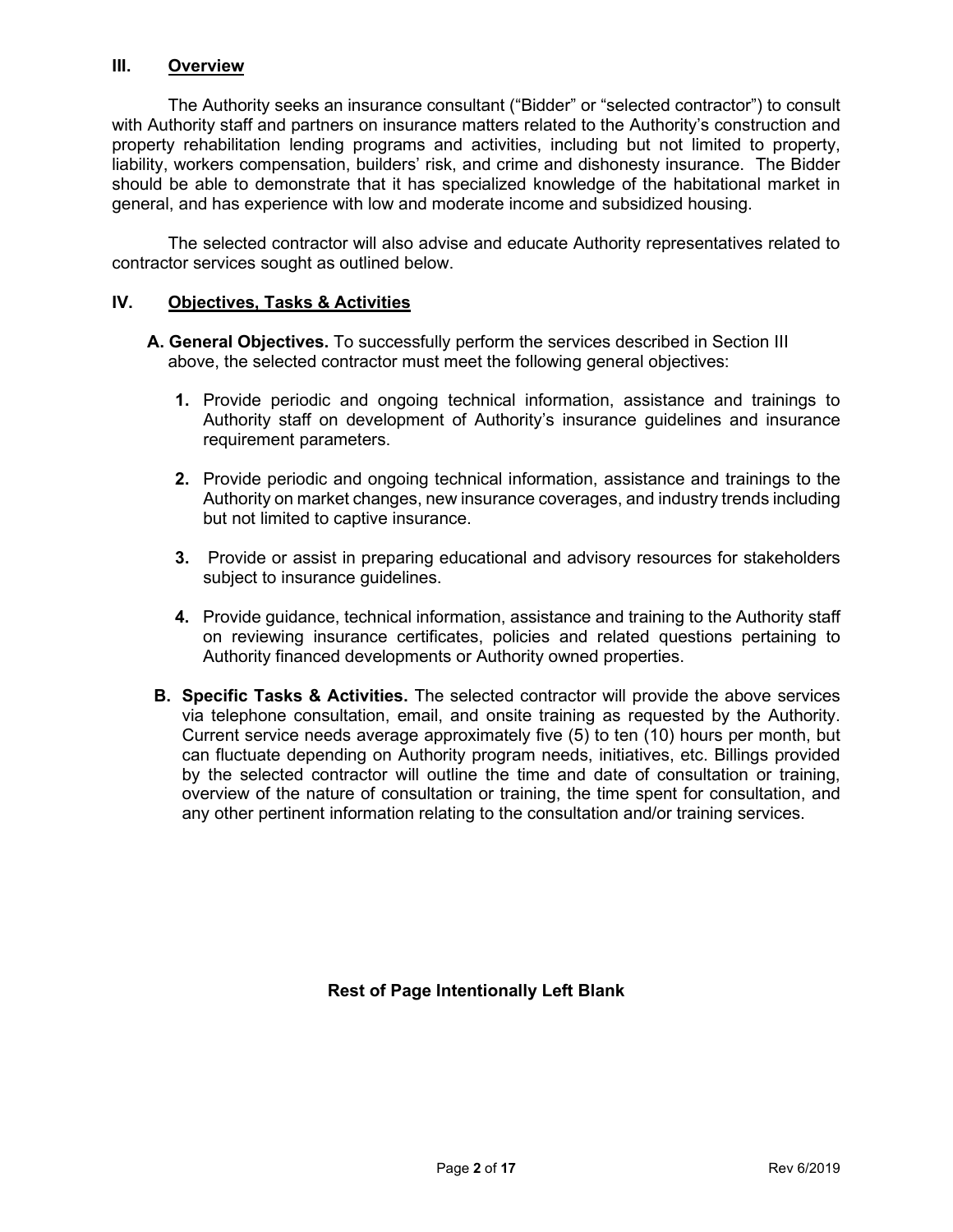## **MICHIGAN STATE HOUSING DEVELOPMENT AUTHORITY REQUEST FOR PROPOSALS**

# **EXHIBIT A**

## **NOTICE TO BIDDERS**

#### **I. Notifications to Bidders**

- **A. Revisions to RFP.** If, prior to the proposal deadline, the Authority deems it necessary to provide additional clarifying information, or to revise any part of the RFP, supplements or revisions will be provided to all Bidders who have indicated they will submit a proposal. Proposals will then be evaluated based on the terms and conditions of the RFP, any supplements or revisions to the RFP, and the answers to any written questions.
- **B. Organization Authorized to Transact Business in Michigan.** The Bidder must be either a Michigan entity (limited partnership, Limited Liability Company, for-profit corporation or non-profit corporation, etc.) or, if foreign, authorized to do business in the State of Michigan.

## **Proposals from Sole Proprietors Will Not be Accepted**

Questions regarding specific requirements to transact business in the State of Michigan should be referred to or otherwise contact the Michigan Department of Licensing and Regulatory Affairs, Corporations, Securities & Commercial Licensing Bureau at:

[http://www.michigan.gov/lara/0,4601,7-154-61343\\_35413---,00.html.](http://www.michigan.gov/lara/0,4601,7-154-61343_35413---,00.html)

- **C. Minimum Internet/Technological Capabilities.** The Bidder must have phone, internet, and e-mail access. Internet and e-mail access must be adequate to allow the Bidder to receive, download and upload data, files and attachments from Authority staff. (Current state standards are limited to a functional size of 20 MB).
- **D. Limits on Liability & Indemnification.** The Bidder must review and acknowledge that the Authority will require the Bidder to satisfy the following requirements prior to the execution of a contract with the Authority. If the Bidder has objections, please provide an explanation with your proposal outlining the objection.

If awarded a contract, the Bidder agrees to:

- **1.** Indemnify, defend and hold harmless the Authority, its Board, officers, employees and agents, from and against all losses, liabilities, penalties, fines, damages and claims (including taxes), and all related costs and expenses (including reasonable attorneys' fees and disbursements and costs of investigation, litigation, settlement, judgments, interest and penalties), arising from or in connection with any of the following:
	- **a.** any claim, demand, action, citation or legal proceeding against the Authority, its employees and agents arising out of or resulting from (1) the services provided ("Services") or (2) performance of the Services, duties, responsibilities, actions or omissions of the Bidder or any of its subcontractors under an awarded contract.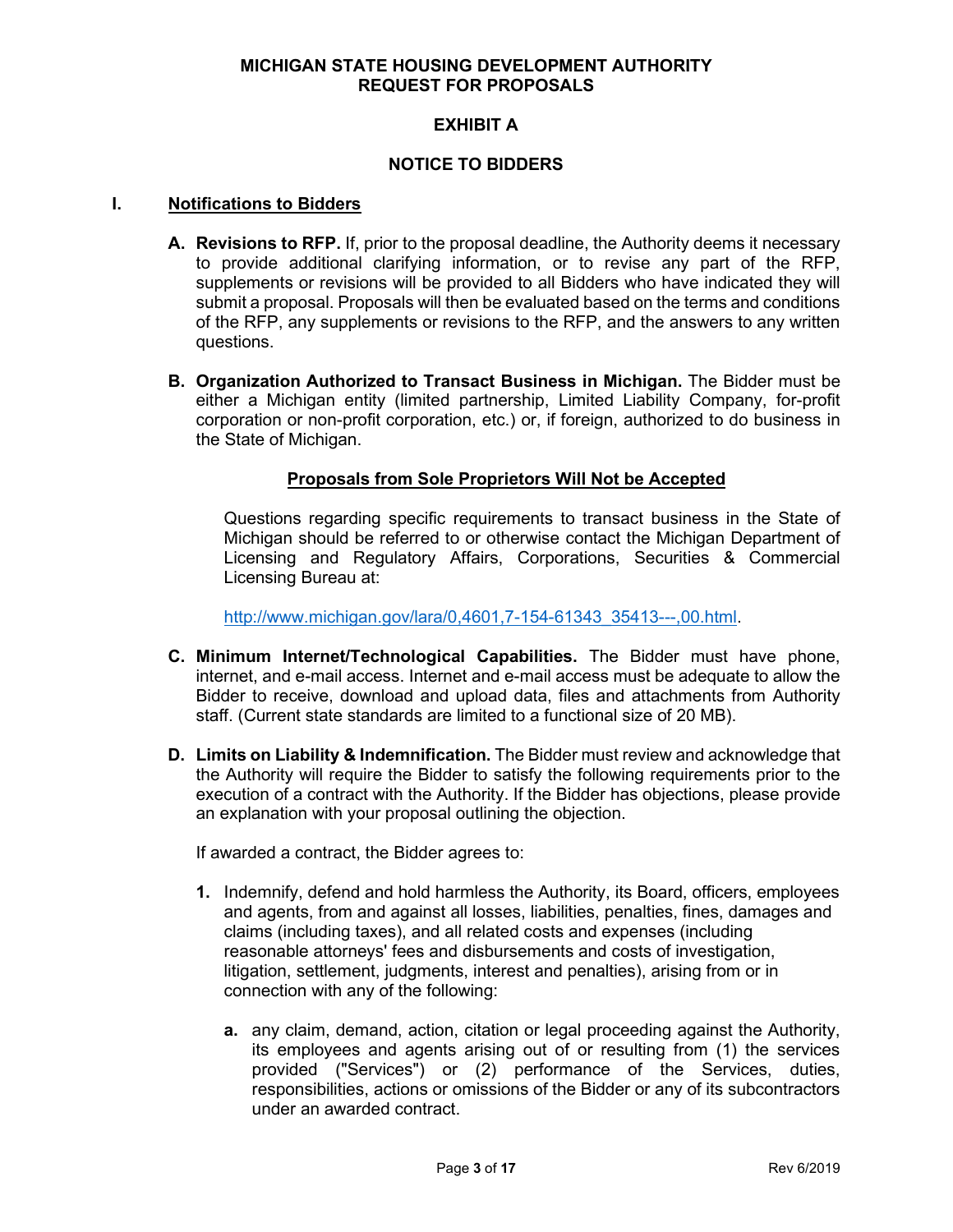- **b.** any claim, demand, action, citation or legal proceeding against the Authority, its employees and agents arising out of or resulting from a breach by the Bidder of any representation or warranty made by the Bidder in an awarded contract.
- **c.** any claim, demand, action, citation or legal proceeding against the Authority, its employees and agents arising out of or related to occurrences that the Bidder is required to insure against as provided for in an awarded contract.
- **d.** any claim, demand, action, citation or legal proceeding against the Authority, its employees and agents arising out of or resulting from the death or bodily injury of any person, or the damage, loss or destruction of any real or tangible personal property, in connection with the performance of services by the Bidder, by any of its subcontractors, by anyone directly or indirectly employed by any of them, or by anyone for whose acts any of them may be liable; provided, however, that this indemnification obligation shall not apply to the extent, if any, that such death, bodily injury or property damage is caused solely by the negligence or reckless or intentional wrongful conduct of the Authority.
- **e.** any claim, demand, action, citation or legal proceeding against the Authority, its employees and agents which results from an act or omission of the Bidder or any of its subcontractors in its or their capacity as an employer of a person.
- **f.** any action or proceeding threatened or brought against the Authority to the extent that such action or proceeding is based on a claim that any piece of equipment, software, commodity or service supplied by the Bidder or its subcontractors, or the operation of such equipment, software, commodity or service, or the use or reproduction of any documentation provided with such equipment, software, commodity or service infringes any United States or foreign patent, copyright, trade secret or other proprietary right of any person or entity, which right is enforceable under the laws of the United States.
- **E. Michigan Freedom of Information Act.** All documents submitted to the Authority are subject to the Michigan Freedom of Information Act ("FOIA"). In the event a request for submitted documents is made to the Authority, the Authority's FOIA Coordinator will redact or withhold information and/or documents that are exempt from disclosure under FOIA. *See MCL 15.243 et seq.* Please note that any requests by non-MSHDA personnel to review proposals will be denied until the deadline for submission of the bids has expired. *See MCL 15.243(1)(i).*

# **Please submit FOIA requests to the Authority as follows:**

**MSHDA FOIA Coordinator c/o Legal Affairs Email: MSHDA-FOIA@michigan.gov**

- **F. Preferences.** Michigan law accommodates some bidder preferences:
	- **1.** Michigan Based Business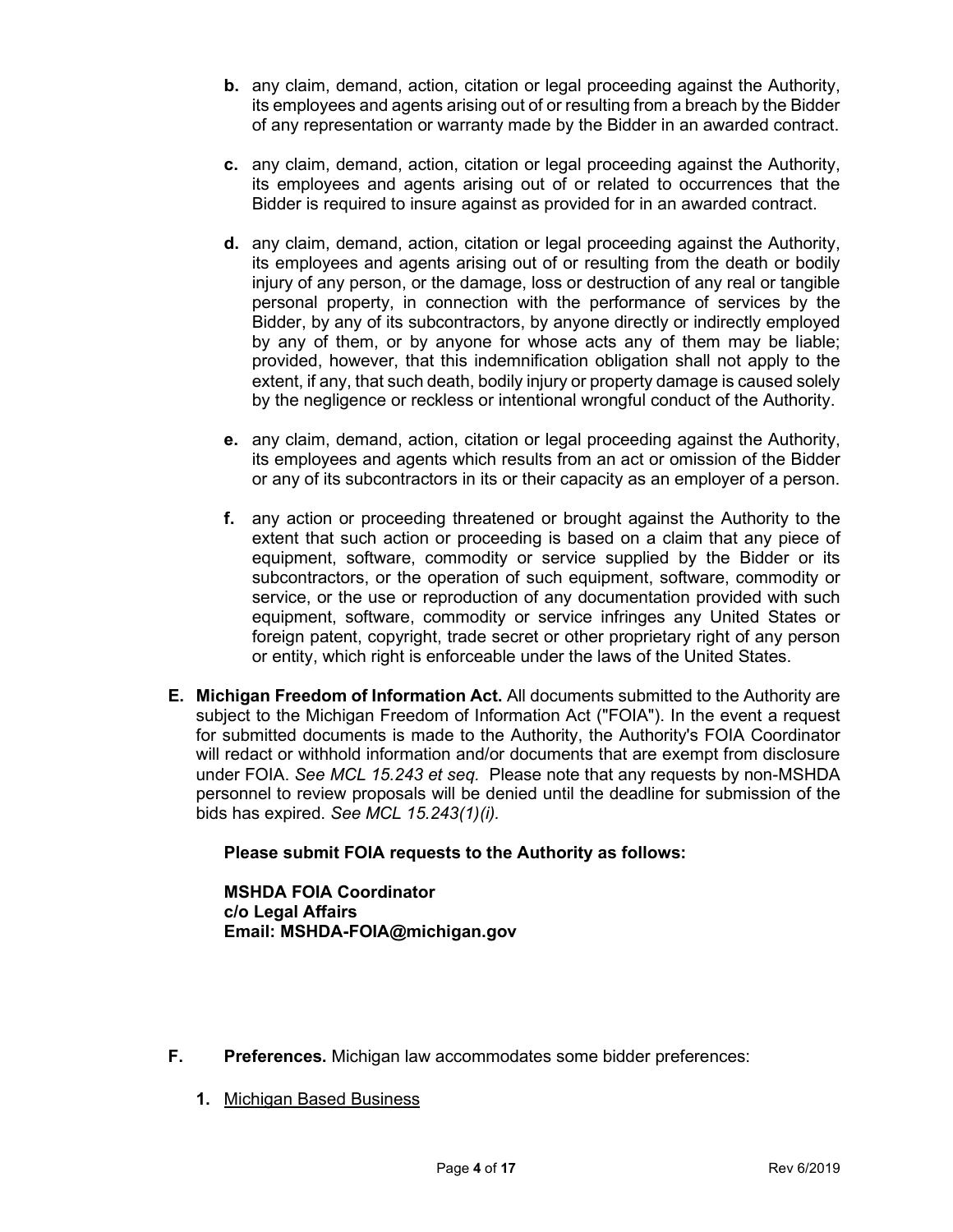All other things being equal, the state of Michigan must give preference to products manufactured or services offered by Michigan-based firms. See MCL Section 18.1261 (http://legislature.mi.gov/doc.aspx?mcl-18-1261) and Section 18.1268 (http://legislature.mi.gov/doc.aspx?mcl-18-1268).

**2.** Geographically-Disadvantaged Business

All other things being equal, the state of Michigan must give preference to products manufactured or services offered by a Geographically-Disadvantaged Business Enterprise. It is the goal of the State that 3% or more of contract payments each state fiscal year will be made to certified Geographically-Disadvantaged Business Enterprises by the 2022-23 fiscal year. See Executive Directive 2019-08 (https://www.michigan.gov/whitmer/0,9309,7387- 90499\_90704-486613--,00.html).

**3.** Qualified Service-Disabled Veteran-Owned Businesses

It is the goal of the State to award 5% of total state expenditures for construction, goods, and services to qualified service-disabled veteran-owned businesses. The State provides a 10% pricing preference for businesses owned by qualifieddisabled veterans. See MCL Section 18.1241 (http://legislature.mi.gov/doc.aspx?mcl-18-1241) and Section 18.1261 (http://legislature.mi.gov/doc.aspx?mcl-18-1261).

- **G. Submissions Subsequent to Award**. As part of an awarded contract, the selected contractor will be required to review and provide and/or acknowledge additional documents including but not limited to:
	- W-9 Request for Taxpayer Identification Number and Certification.
	- Proof of proper insurance coverage.
	- Retiree Rehire Certificate, if necessary.
- **H. Insurance Coverage.** The Bidder must maintain and provide evidence, satisfactory to the Authority, of the following minimum insurance coverage:
	- **1.** General Liability Insurance for \$1,000,000 with the Authority shown as additional insured;
	- **2.** Errors and Omissions Insurance for \$1,000,000 for each occurrence and \$1,000,000 annual aggregate;
	- **3.** Worker's Compensation Insurance (if required under state law). Any citing of a policy of insurance must include a listing of the States where that policy's coverage is applicable.
	- **4.** If required by the Authority, Cyber Security Insurance for \$1,000,000.
- **I. Payments to Pensioned Retirees.** 2007 PA 95, MCL 38.68c requires retirees of the State Employees Retirement System ("Pensioned Retirees") who become employed by the State either directly or indirectly through a contractual arrangement with another party on or after October 1, 2007 to forfeit their respective state pensions for the duration of their reemployment. **Accordingly, any pensioned retiree who provides**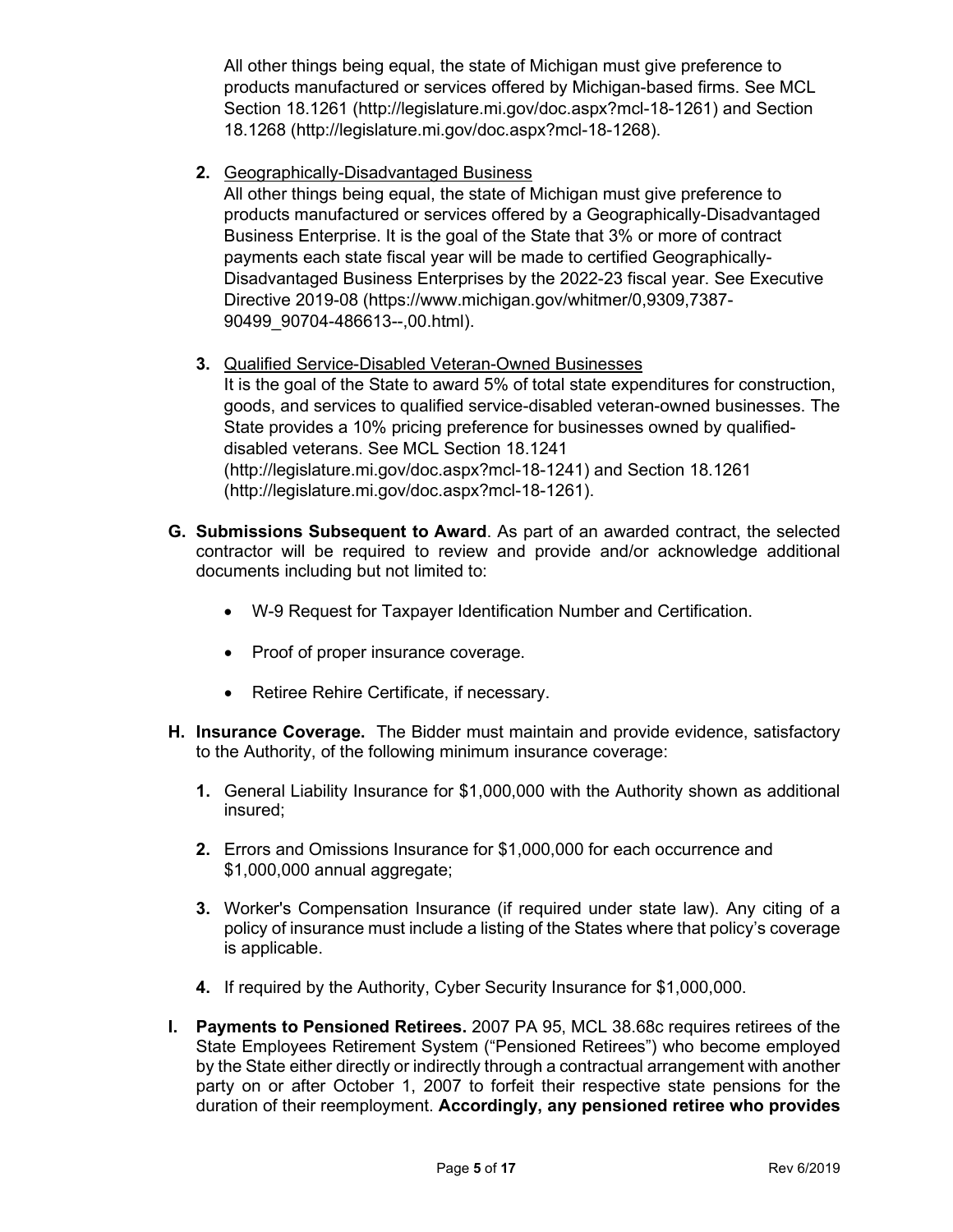## **or renders services pursuant to the contract for which bids will be made under this RFP shall be required to forfeit his or her pension during the term of the contract.**

Proposals must acknowledge and confirm whether pensioned retirees will render services under the contract being sought through this RFP. If the Bidder intends to use a pensioned retiree, the Bidder must submit written confirmation from the pensioned retiree that he or she agrees to forfeit his or her pension during the term of the contract, if awarded. If awarded a contract, the Bidder must submit a copy of the pensioned retiree's directions to the State of Michigan's Office of Retirement Services ("ORS") to withhold the retiree's pension payments until the end of the contract term by having the pensioned retiree complete a Retiree Rehire Certificate. A copy of the Retiree Rehire Certificate will be required to be submitted prior to executing an awarded contract.

**J. Contract Award Approvals.** Prior to executing an awarded contract, the Authority must seek and obtain Michigan Civil Service approval. The required forms will be submitted to Civil Service prior to the Authority's Board approval.

Contracts that equal or exceed \$45,000 must be approved by the Authority's Board. Thereafter, an awarded contract will be forwarded to the selected Bidder with instructions to review and sign it. Upon receiving the signed contract, the Authority's Procurement Office will submit the contract to a duly authorized signatory for final execution on behalf of the Authority. One fully executed contract will then be returned to the selected contractor.

- **K. Commencement of Work.** Project work shall not commence until execution of a project contract. The selected contractor shall not proceed with performance of the project work or incurring of project costs until both parties have signed the project contract to show acceptance of its terms and conditions.
- **L. Project Control.** The selected contractor will carry out this project under the direction and control of the Authority and its designated Contract Administrator.
- **M. Applicable Laws.** The selected contractor will be required to comply with all Michigan and federal laws, as well as acquire any permits or permission-related documents to provide services being sought.

# **Rest of Page Intentionally Left Blank**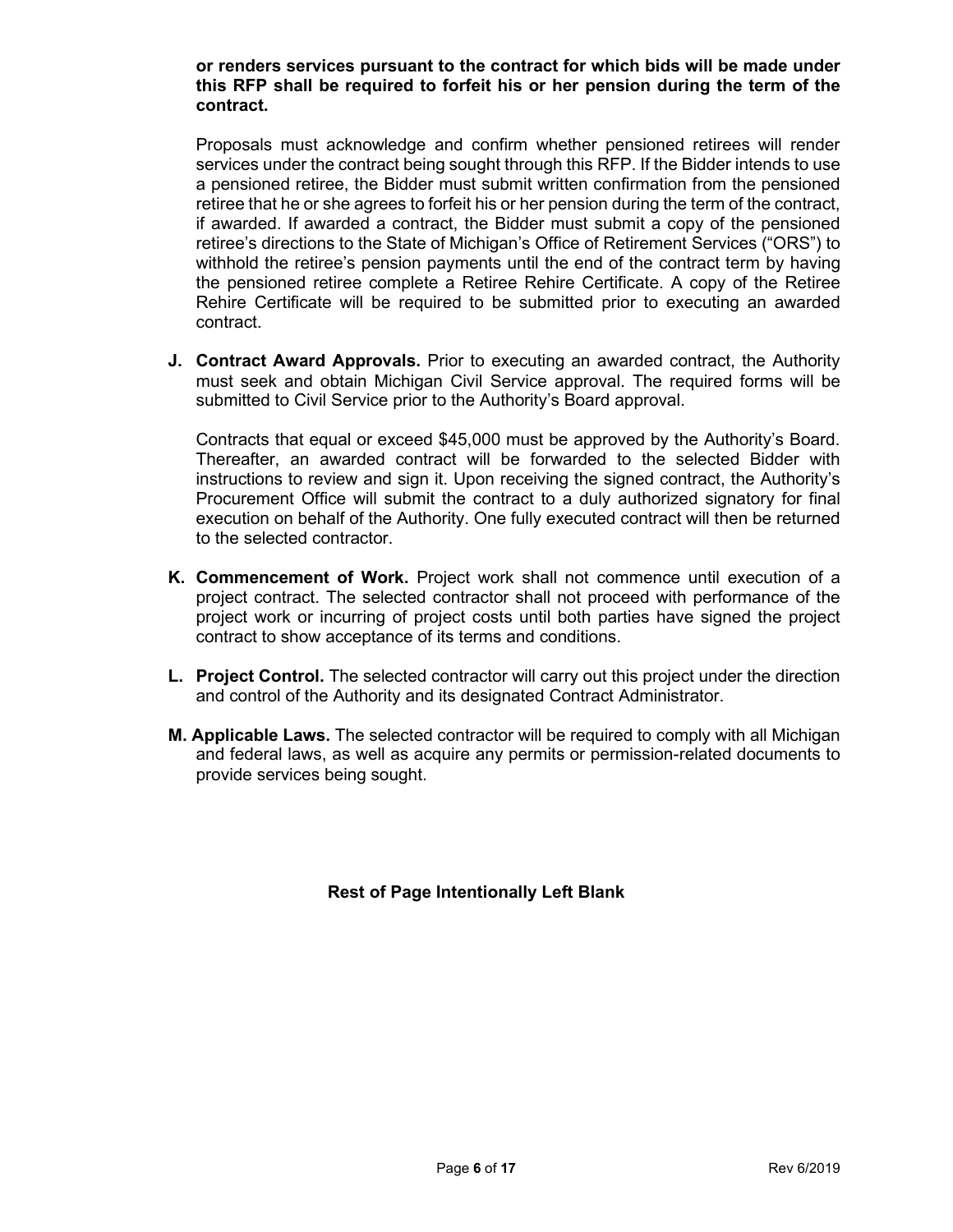## **MICHIGAN STATE HOUSING DEVELOPMENT AUTHORITY REQUEST FOR PROPOSAL**

# **EXHIBIT B**

## **SUBMISSION & SELECTION**

## **I. Submission of Questions**

- To ensure a fair and impartial process, the Authority's Procurement Office will *only* address on time and properly submitted questions.
- Phone calls involving the RFP or related questions will not be accepted. Firms submitting bids shall not contact any Board members or Authority staff.
- All questions and answers related to this RFP will be supplied to Bidders that submitted questions, and/or to organizations providing the Procurement Office with notification of intent to submit a proposal.
- **A. Due Date.** Submit all questions regarding the RFP via email by **September 22, 2021** at **4 p.m.** Eastern Time (Detroit). Submissions received at 4:00:01 p.m. Eastern is late and subject to disqualification.

Responses to properly submitted questions will be posted on or around **September 27, 2021**. The Authority will hold no other question sessions or bidder's conferences.

**B. Delivery of Proposal.** Address questions using the subject line *Insurance Consultant Services RFP* to:

#### **MSHDA-Procurement@michigan.gov**

*Confirmation of Delivery.* The Procurement Office will verify receipt of email and questions to the Bidder within 24 hours. If Bidder has not received verification, the Bidder should verify the email address provided above (i.e., no spaces; hyphen between "MSHDA" and "Procurement") and resubmit an email asking for verification.

#### **II. Submission of Proposal**

- Submitted proposals must respond to and address the tasks, activities, listed requirements and questions outlined in the Scope of Work of this RFP and its attached and incorporated exhibits.
- The Authority shall not be liable for any costs that a Bidder may incur while preparing a proposal.
- The Authority shall not be liable for any costs that a Bidder may incur prior to the complete execution of a contract.
- If the Authority enters into a contract, the Authority's consideration (payment) shall be limited to the term of the contract.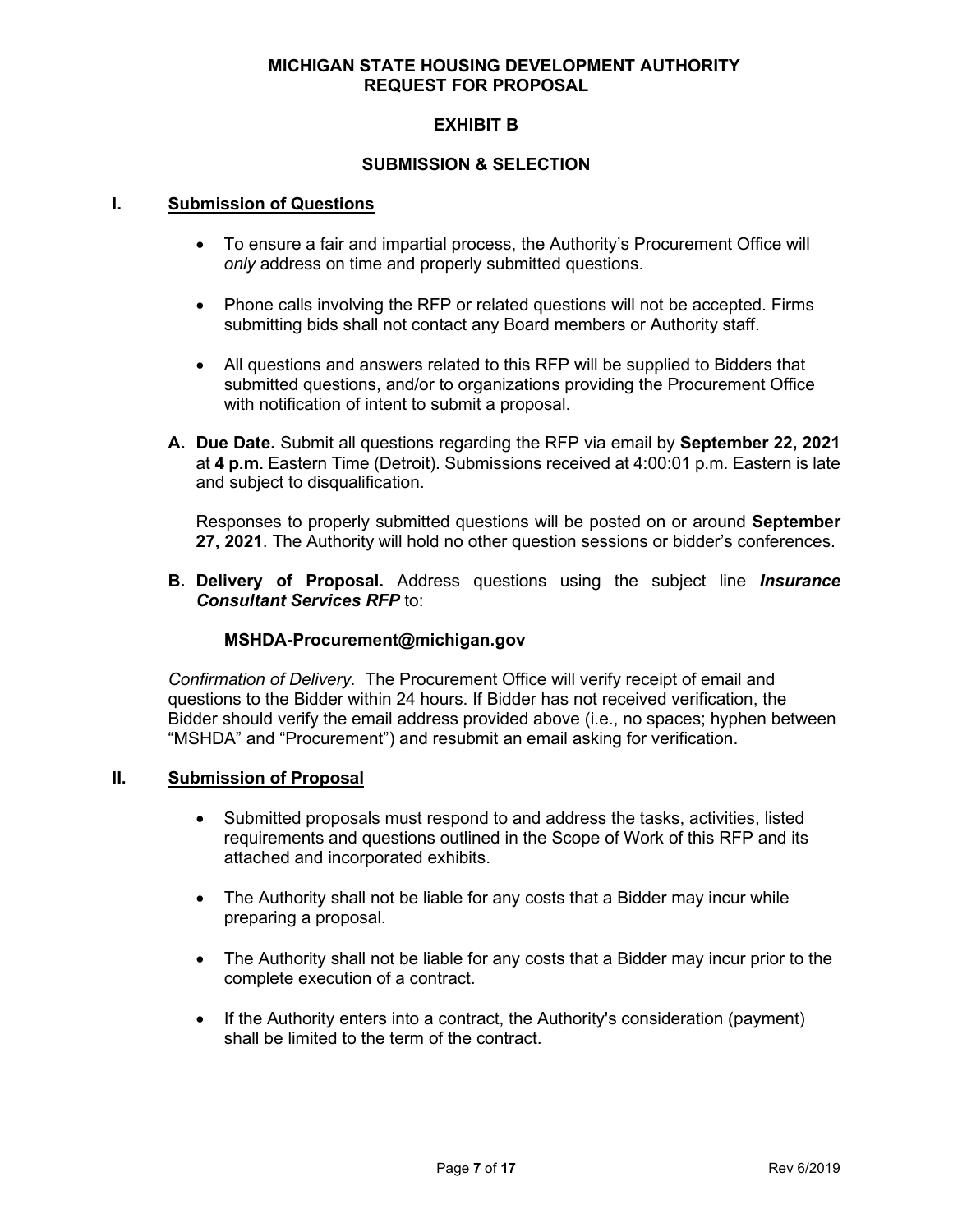- **A. Due Date.** Proposals responding to this RFP are due **October 13, 2021** at **4 p.m.** Eastern Time (Detroit). Submissions received at 4:00:01 p.m. Eastern are late and subject to disqualification.
	- **B. Originals and Copies.** Submit **one (1) .pdf** version of a proposal via email outlining how the Bidder will provide the activities / services described in the Scope of Work.
	- **C. Delivery of Proposal.** Direct all deliveries to:

# **MSHDA-Procurement@michigan.gov**

*Confirmation of Delivery.* The Procurement Office will verify receipt of email and proposal to the Bidder within 24 hours. If the Bidder has not received verification, the Bidder should verify the email address provided above (i.e., no spaces; hyphen between "MSHDA" and "Procurement") and resubmit an email asking for verification.

#### **III. Selection of Proposal**

The selection of a proposal shall be subject to a review by the Authority's Legal Affairs Division concerning conflicts of interest and/or participation in Authority programs by the Bidder, its officers, employees, subcontractors or independent contractors.

**A. Selection Criteria.** The Authority will select the proposal based on Selection Criteria listed below:

| 1. General experience and education (35 Points) |  |
|-------------------------------------------------|--|
|                                                 |  |
|                                                 |  |
| 4. Communication skills, including clarity      |  |
|                                                 |  |
|                                                 |  |

**Total Possible Points: 100 Points**

Proposals receiving **80** or more technical evaluation points will have pricing evaluated and considered for award.

*Note:* The Authority will utilize all Bidder information to determine the best value for the services sought, and is not obligated to accept the lowest price proposal.

**B. Proposal Selection.** The Authority's review may take up to four weeks after the closing date for submitting proposals. The Authority anticipates notifying the selected contractor on or about **November 10, 2021** via e-mail and posting on the Authority's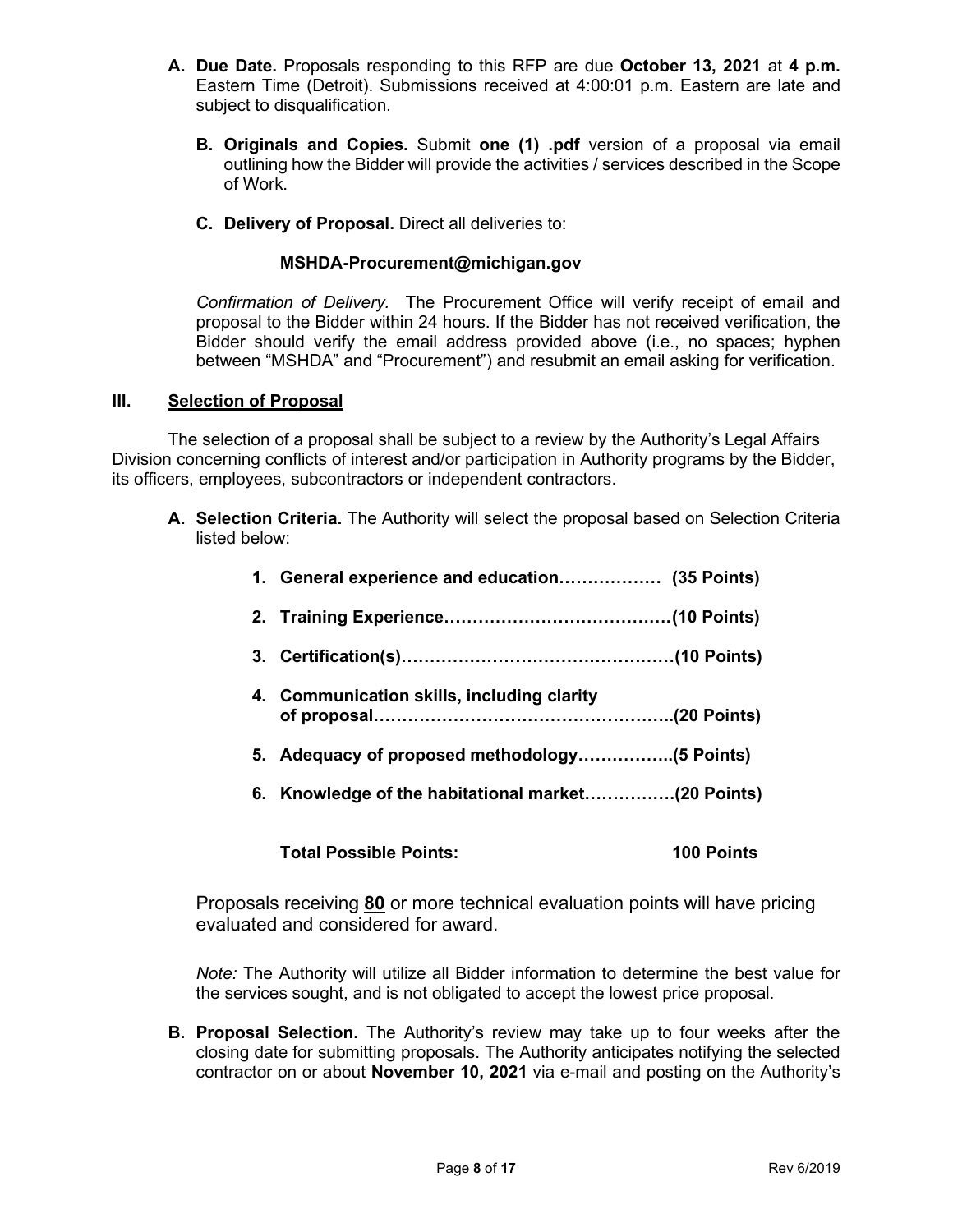website; however, the selection and final notice of award will be contingent on approval by the Michigan Civil Service Commission and the Authority's Board.

- **C. Cancellation of Selected Proposal.** The selection of a proposal by the Authority may be cancelled at any time prior to the complete execution of a contract. If the Authority cancels its selection of a proposal, the Authority may repost this or a similar RFP and re-seek proposals. Reasons for canceling the selected proposal may include, but are not limited to, the following:
	- **1.** Refusal of Department of Civil Service to process required forms.
	- **2.** Refusal of duly authorized Authority signatory to execute the contract.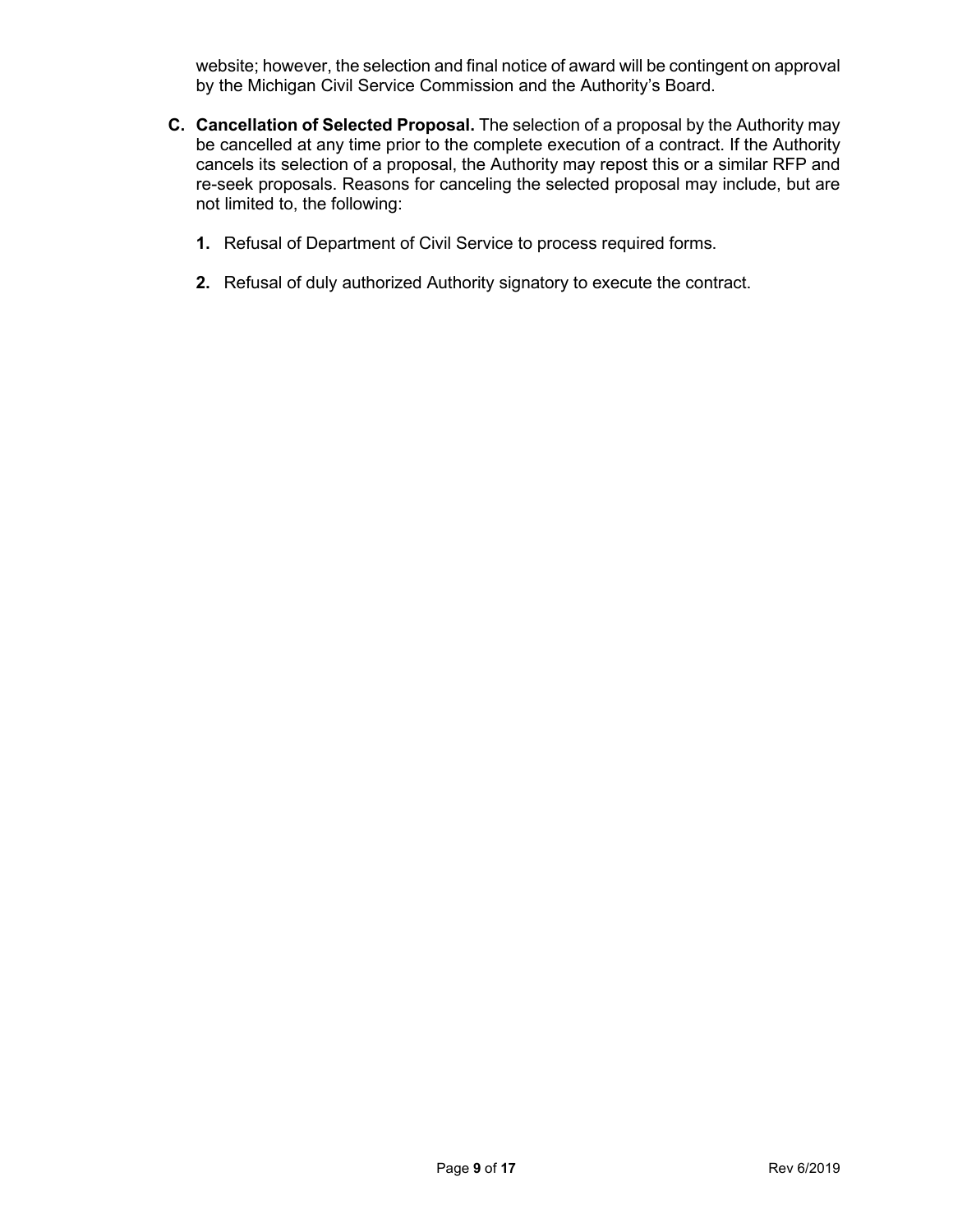## **MICHIGAN STATE HOUSING DEVELOPMENT AUTHORITY REQUEST FOR PROPOSAL**

# **EXHIBIT C**

## **PROPOSAL FORMAT**

#### **I. Overview**

- Proposals must be submitted in the format described in this Exhibit C as outlined below.
- There should be no attachments, enclosures or exhibits other than those considered by the Bidder to be essential to a complete understanding of the proposal.
- Each section must be clearly identified with appropriate headings and/or table of contents.
- The proposal should be clear, accurate, and complete, with sufficient detail to enable the Authority to evaluate the services and methods proposed.

#### **II. Headers and Contents**

Proposals not including requested information may be viewed by the Authority as nonresponsive and not considered further. Bidders are strongly encouraged to review their proposals prior to submission to ensure that all requested information is included.

## **A. Company Background Information.**

- **1.** Legal business name and address.
	- [Name] [Street Address] [City, State, Zip] [Phone Number] [Website address]
- **2.** The type of entity (e.g., Michigan corporation, Michigan nonprofit corporation, Michigan limited liability company, foreign).

*Note*: Prior to contract execution, the selected contractor will be required to provide proof of authorization to conduct business in the State of Michigan.

- **3.** Any applicable "Doing Business As" names.
- **4.** Any branch office, or name and address of registered agent, if applicable.
- **5.** Legal business name of any applicable parent company, and its address.
- **6.** State your business is incorporated in.
- **7.** Number of years in business and number of employees.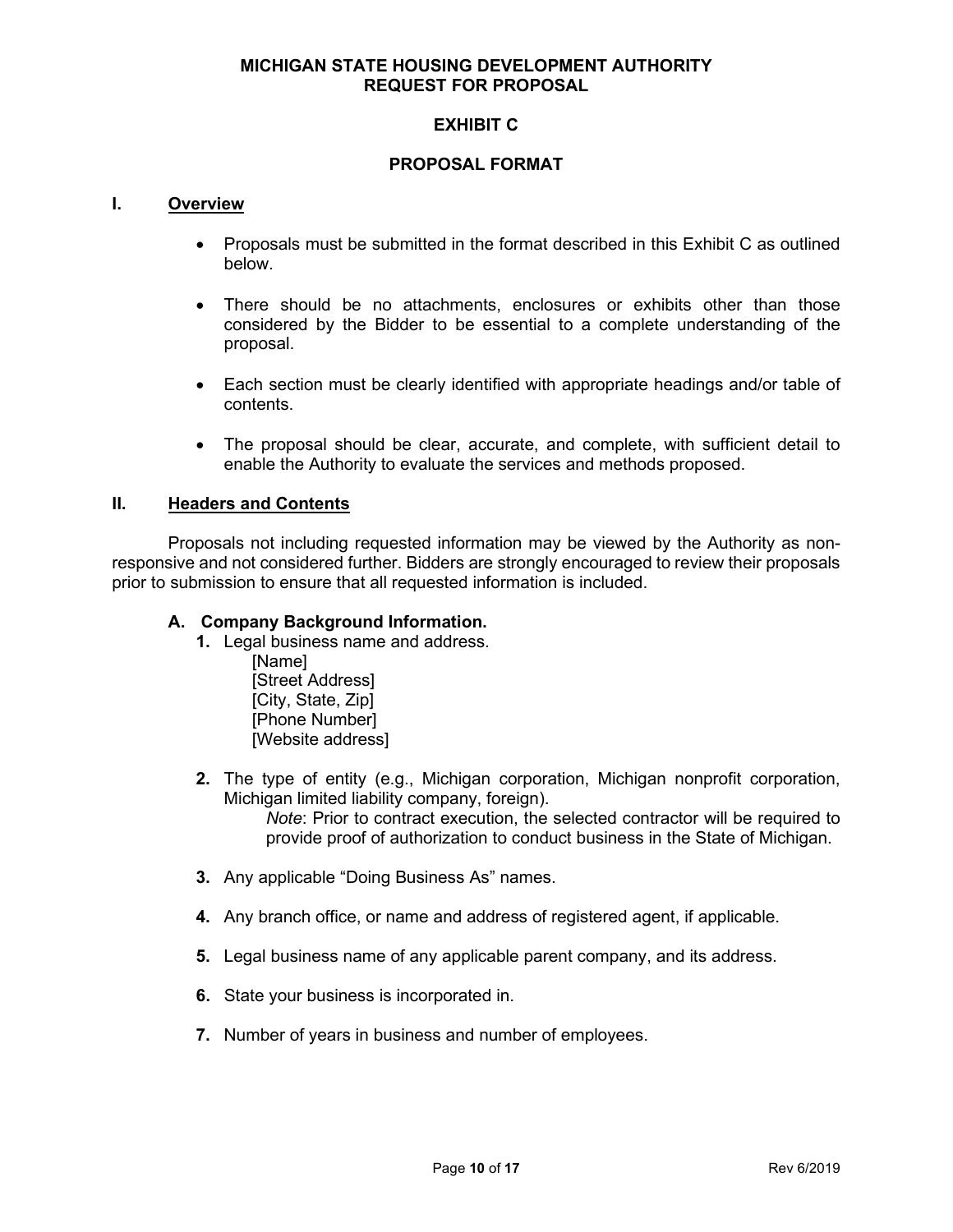**8.** Has there been a recent change in the organizational structure (e.g., management team) or a change of control (merger or acquisition)?

(Yes / No)

If Yes, why and how has it affected your company?

**9.** Has your company ever been debarred, suspended, or otherwise disqualified from bidding, proposing, or contracting with any governmental entity, including the State?

(Yes / No)

If Yes, provide the date, governmental entity, and details surrounding the action.

**10.** Has your company ever been sued by the State of Michigan?

(Yes / No)

If Yes, provide the date, case caption, case number, and identify the court that the case was filed in.

**11.** Has your company ever sued the State of Michigan?

(Yes /No)

If Yes, provide the date, case caption, case number, and identify court that case was filed in.

**12.** Within the past five (5) years, has your company defaulted on a government contract, or been terminated for cause by any governmental entity, including the State?

(Yes / No)

If Yes, provide the date of action, contracting entity, type of contract, and details surrounding the termination or default.

**13.** Within the past five (5) years, has your company defaulted on a contract or been terminated for cause by any private entity in which similar service or products were being provided by your company?

(Yes / No)

If Yes, provide the date of action, contracting entity, type of contract, and details surrounding the termination or default.

**14.** Does your company have experience working with the State of Michigan? (Yes / No)

If Yes, please provide a list (including the contract number) of the contracts you hold or have held with the State for the last 10 years.

- **B. Management and Personnel.** Answer/Address the following:
	- **1. Authorized Signatory**. The Bidder must clearly identify the name and title of an official authorized to commit the Bidder to the terms and conditions of the proposal.
		- **a.** Provide any resolution(s) authorizing the designated official as an approved signatory.
		- **b.** Proposal must include the statement of bid commitment, see Section H below, signed by the approved signatory.
	- **2. Officer and Management Summary.** Identify manager(s) and/or officer(s) who will manage the contract if it is awarded: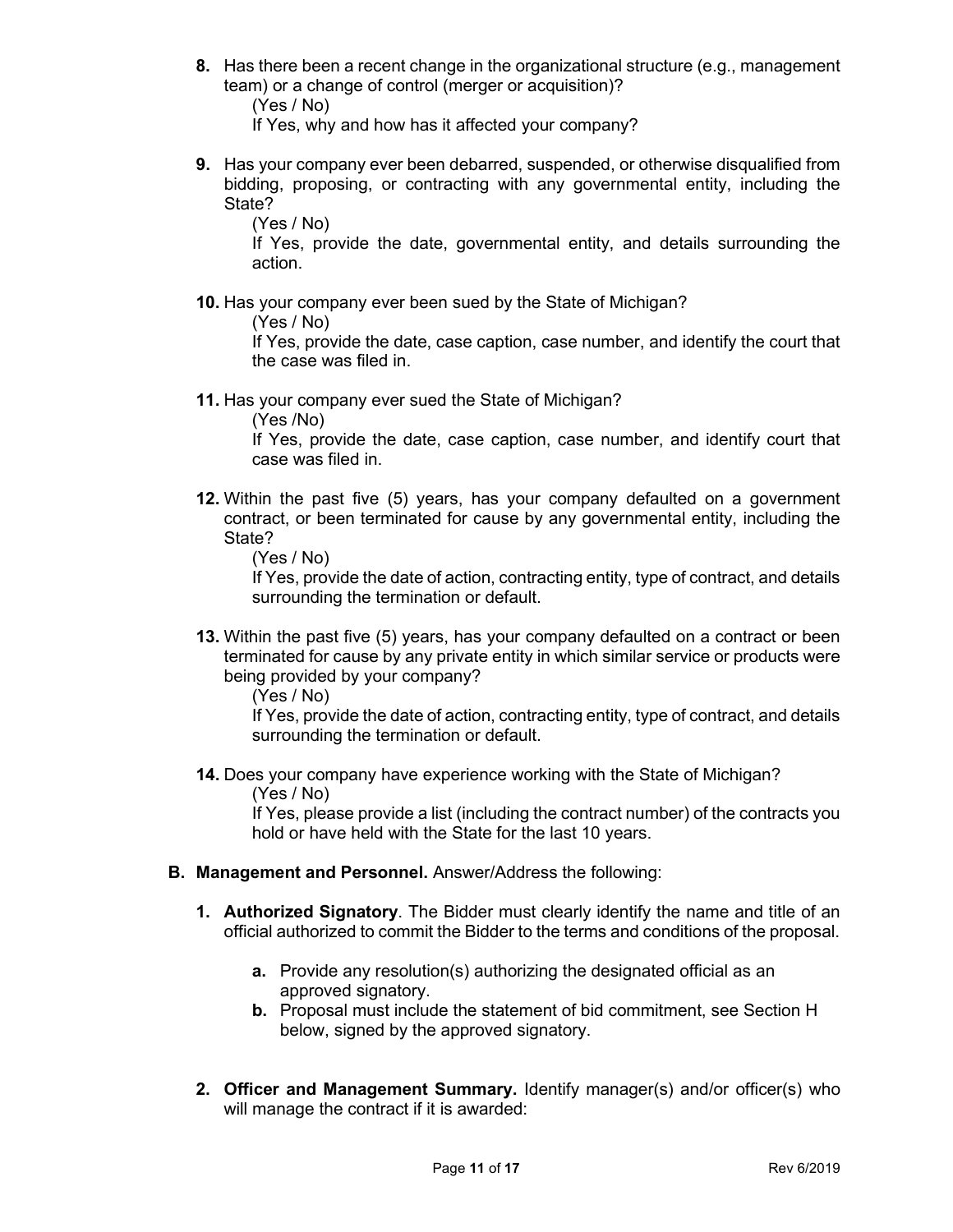- **a.** Provide current contact information including the manager/officer name, title, mailing address, email address, and phone and fax numbers.
- **b.** Provide their resumes or CVs.
- **c.** List their responsibilities and the specific tasks each assigned officer/manager will carry out and the anticipated time frames for each task.
- **3. Personnel Summary.** Identify proposed key project personnel, including job titles, responsible for performing the activities / services described in the Scope of Work.
- **4. Submit a Certificate Verifying Project Personnel**. The form is found in Exhibit D, attached and incorporated into this RFP.
	- **a.** Confirm Whether Any Assigned Personnel Receive Pension Payments from the State of Michigan. Review Exhibit A, Section I.I above for important information regarding Pensioned Retirees.

## **C. Experience.**

- **1. Prior Experience of Bidder**. Indicate at least 3 relevant experiences from the last 5 years supporting your ability to successfully manage a contract of similar size and scope for the work described in this RFP.
	- **a.** Include all certification relevant to this RFP, specifically AINS and/or CPCU
	- **b.** Include sufficient detail to demonstrate the relevance of such experience.
	- **c.** Include descriptions of qualifying experience, including project descriptions, costs, and start/end dates of projects successfully completed.
	- **d.** Include the name, address, and telephone number of the responsible official of the client organization who may be contacted.
	- **e.** The Authority has identified the following qualifications that it believes are necessary for the successful performance and completion of the services described in the Scope of Work:
		- **i.** Experience providing consulting services and technical information relating to multifamily developments;
		- **ii.** Experience providing insurance training; and
		- **iii.** Have experienced personnel to perform the services, or have personnel supervised by experienced staff.
- **2. Experience of Proposed Personnel Assigned to Provide Services.** The proposal should describe the education, experience and all relevant certification(s) of the personnel who will be assigned to provide the proposed services, including managers who may oversee work of personnel.
- **3. Professional References.** Include professional references who can provide information regarding the Bidder's prior past performance.
- **4. Additional Information and Comments.** Include any other information that is believed to be pertinent but not specifically asked for elsewhere.
- **D. Proposed Services.**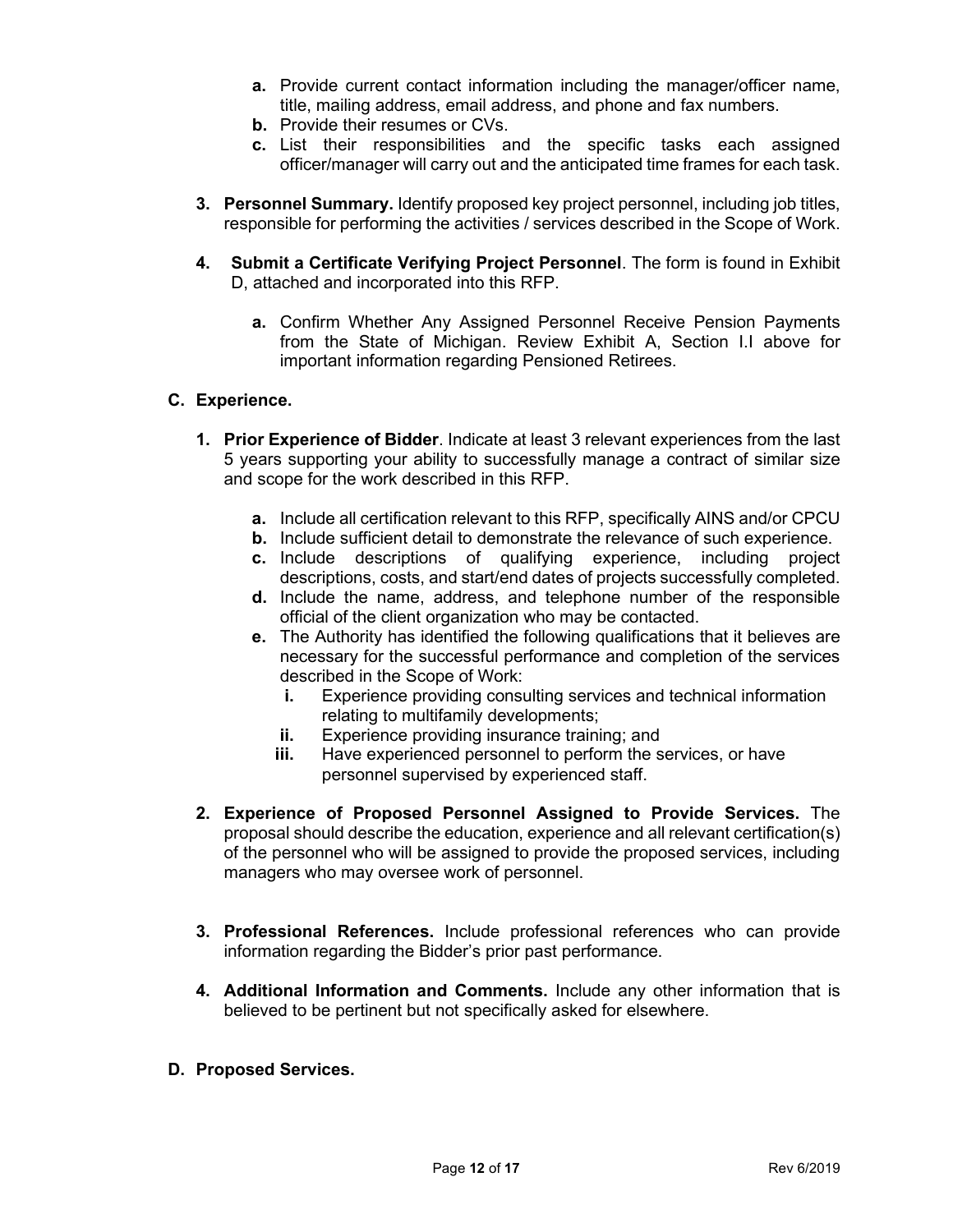- **1. How Services Will be Rendered.** Address and describe the process used to render the services and how the services will be rendered. This should be an overview of the methodology to be used, based on staff and time frames, to meet the project scope of work and complete the required services within the time frame of the project.
- **2. Use of Subcontractors.** If any work will be subcontracted, describe the following:
	- **a.** Work that will be subcontracted.
	- **b.** The process used to select the subcontractors.
	- **c.** The subcontractor's experience and expertise.
	- **d.** The names of the firms/individual(s) who will perform the subcontracted work.
	- **e.** How quality of service will be monitored and ensured.
- **3. Standards.** Describe or address the following:
	- **a.** The standards that the services will satisfy. (If standards of a professional association will be followed, identify the standards and the association.)
	- **b.** How quality of service will be monitored and ensured.
	- **c.** Whether "best practices" will be followed. (If applicable, identify the organization and/or document establishing such standards.)
- **4. Security of Data.** If the services to be rendered require the collection and/or use of confidential and/or personal data, confirm the following:
	- **a.** Has your organization established and used a policy to address the security of paper and electronic data? (Yes / No)

If No, explain how your organization addresses the security of paper and electronic data.

*(Note: Please do not submit a copy of your security policy.)* 

**b.** Does your policy address the removal of confidential and/or personal data from storage media? (For example, does your firm's policy include the removal or "wiping" of data from hard drives when a computer is no longer used?) (Yes / No)

If No, explain how your organization handles confidential and/or personal data.

- **5. Copyrighted Materials.** Acknowledge and/or confirm the following:
	- **a.** You agree that any and all products produced as a result of this contract shall be the property of the Authority.
	- **b.** You agree that the Authority shall (a) hold a copyright on all materials or products produced under the contract and (b) be allowed to file for a copyright with the United States Copyright Office.
	- **c.** You acknowledge that submitted documents will not contain in part or whole copyrighted materials.

# **E. Price Proposal & Budget**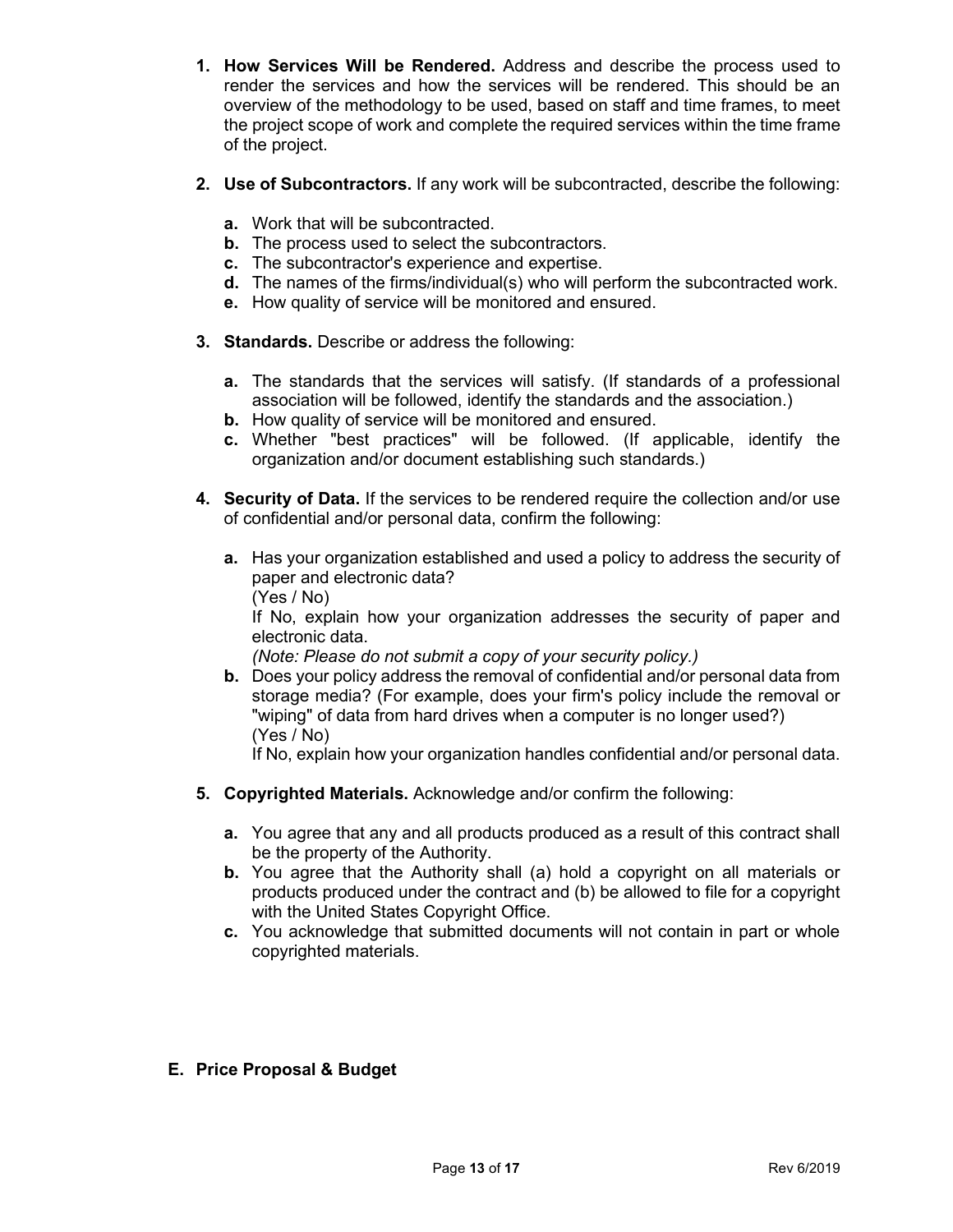**1. Price Proposal.** All rates quoted in proposals submitted in response to this RFP will be a firm fixed price for the duration of the contract. No price changes will be permitted.

**Proposals should reflect per diem rates in effect at the time of proposal submission.** State per diem rates are subject to change during the term of an awarded contract. Current travel information can be found here: **[https://www.michigan.gov/dtmb/0,5552,7-358-82548\\_13132---,00.html](https://gcc02.safelinks.protection.outlook.com/?url=https%3A%2F%2Fwww.michigan.gov%2Fdtmb%2F0%2C5552%2C7-358-82548_13132---%2C00.html&data=04%7C01%7CKellyJ11%40michigan.gov%7C80c71075c673484bccb908d8c2013c38%7Cd5fb7087377742ad966a892ef47225d1%7C0%7C0%7C637472657839283220%7CUnknown%7CTWFpbGZsb3d8eyJWIjoiMC4wLjAwMDAiLCJQIjoiV2luMzIiLCJBTiI6Ik1haWwiLCJXVCI6Mn0%3D%7C1000&sdata=eWSXmORdn1xUQsCq6EYuITVUPq%2FyVkY%2BEmtBpKicxC8%3D&reserved=0)**

- **2. Budget.** Include in the proposal a line item budget identifying all expenses related to the work to be performed. By submitting the bid, the Bidder acknowledges that it bears the risk that its expenses may exceed the proposed amount. The budget should include applicable items, which may include the following:
	- **a.** Staff costs broken down by each individual staff person. Include # of hours, per hour rate, and work assignment.
	- **b.** Lodging costs (based on State of Michigan per diem rates). Description should include when and why lodging is needed.
	- **c.** Meal costs (based on State of Michigan per diem rates). Description should include when and why meals are needed.
	- **d.** Transportation costs (based on standard State of Michigan mileage rate). Description should include type and reason for transportation cost.
	- **e.** Costs of supplies and materials. Description should include items to be purchased and reason for purchase.
	- **f.** Other direct costs. Description should include items to be purchased and reason for purchase.
	- **g.** Total Budget.
- **F. Schedule/Timeline.** Bids must include a schedule for delivery of services set forth in the Scope of Work, and cite the proposed deadlines for completing the tasks within the Scope of Work.

Include a timetable indicating how the project will be scheduled.

| <b>Completed Service/Project Components</b> | <b>Estimated Completion Dates</b> |
|---------------------------------------------|-----------------------------------|
|                                             |                                   |
|                                             |                                   |
|                                             |                                   |

# **G. Disclosures.**

- **1. Interests in Authority Programs.** Authority programs include, but are not limited to, the Housing Voucher Program, any loans where the Authority is the lender, and any grants made by or administered by the Authority.
	- **a.** Does the Bidder, its officers, board members, and employees respectively, have any interests in Authority programs?

(Yes / No)

If Yes, please provide their name, title, and the Authority program for which the interests exist.

**b.** If the Bidder intends to use independent contractors or subcontractors to render services, do the independent contractors or subcontractors and their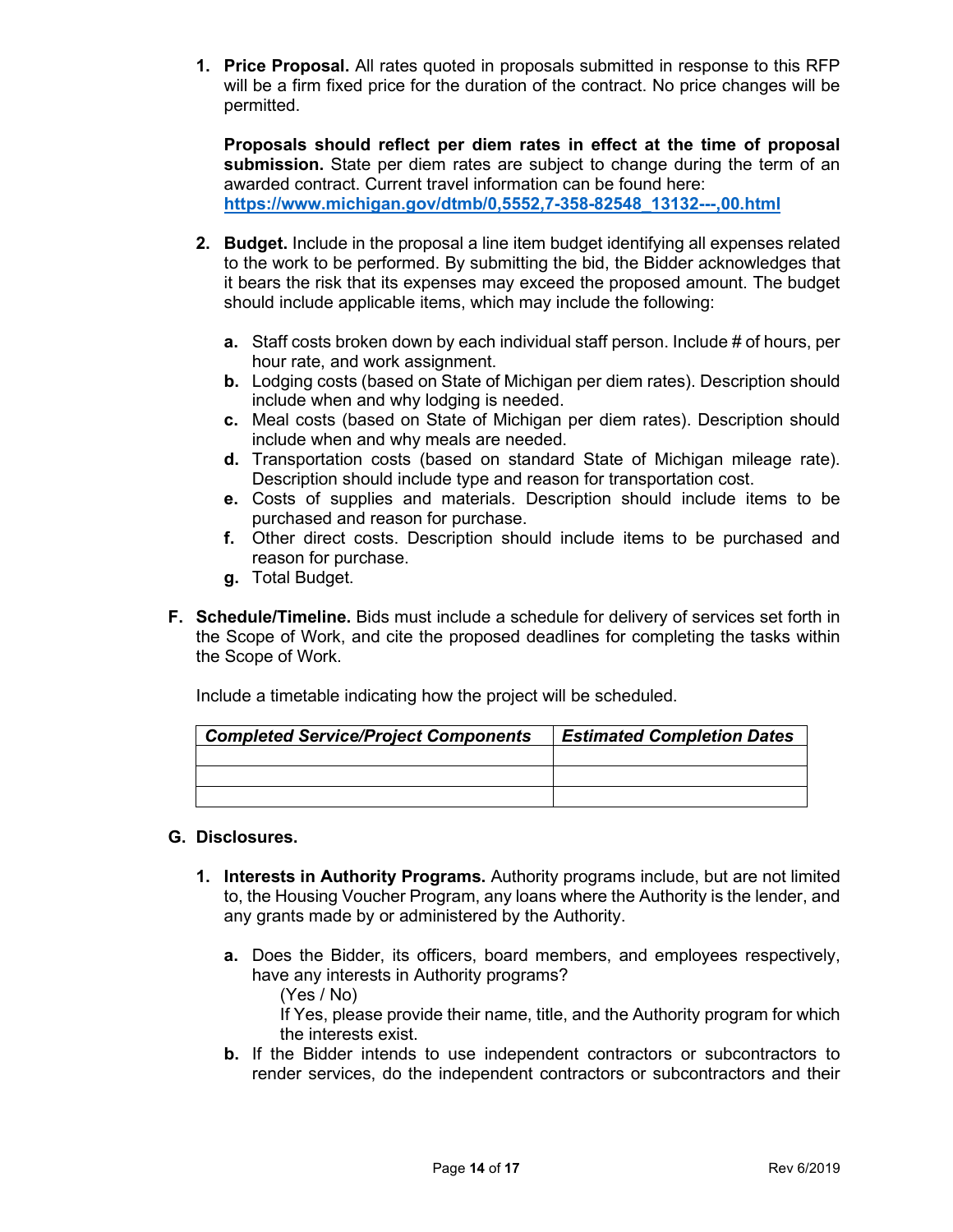officers, board members, and employees respectively, have any interests in Authority programs?

(Yes / No)

If Yes, please provide their name, title, and the Authority program for which the interests exist.

- **2. Potential Conflicts of Interests.** Potential conflicts of interest may arise from the Bidder's officers, employees, members, board members, independent contractors or subcontractors the Bidder will use to render services, if the organization enters into a contract with the Authority.
	- **a.** Is the Bidder currently under contract and/or been awarded a grant from the Authority?

(Yes / No)

If Yes, please confirm whether any potential conflict of interest will exist if the Authority enters into a contract with the Bidder.

**b.** Does the Bidder, its officers, board members, and employees, hold a position with another entity that may be under contract or receiving a grant from the Authority?

(Yes / No)

If Yes, include an organizational chart from each entity under contract or awarded a grant from the Authority in which the Bidder or project personnel holds a position. Include each employee's position and title within the entity. In addition, indicate whether the Bidder or the project personnel is responsible for making financial decisions in his/her capacity and what measures have been implemented to ensure that funds are not comingled.

## **THE AUTHORITY RESERVES THE RIGHT TO DEEM A BID NON-RESPONSIVE FOR FAILURE TO DISCLOSE A POTENTIAL CONFLICT OF INTEREST.**

# **3. Family Members Who Work for Authority.**

**a.** Does the Bidder, its officers, board members, and employees respectively, have family members who work for the Authority? (Yes / No)

If Yes, please provide their name and the name of the family member currently employed at the Authority.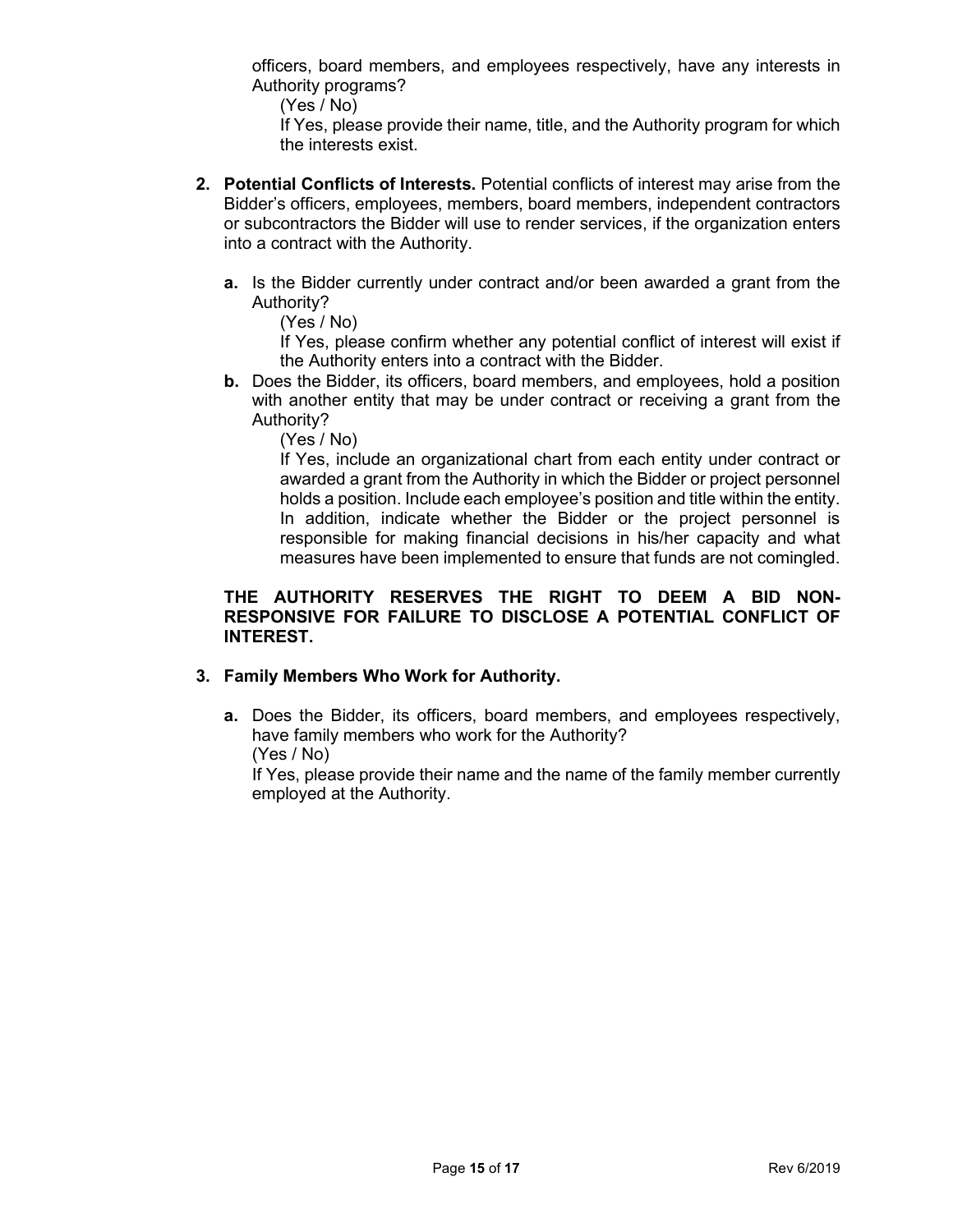**H. Signature Clause to be Signed by Bidder's Authorized Signatory.** Insert into the proposal and have the authorized signatory sign the following signature clause at the end of the proposal:

**I confirm that I have submitted this proposal on behalf of** 

*\_\_\_\_\_\_* **in response to the Michigan State Housing Development Authority's Request for Proposals for** *Insurance Consulting Services***.**

**I also confirm that I have read and understand the Authority's indemnification, copyright, data security and insurance requirements.** 

**By:\_\_\_\_\_\_\_\_\_\_\_\_\_\_\_\_\_\_\_\_\_\_\_\_\_\_\_\_\_\_\_\_\_\_\_\_\_\_\_\_\_**

**Its:** 

**Date:\_\_\_\_\_\_\_\_\_\_\_\_\_\_\_\_\_\_\_\_\_\_\_\_\_\_\_\_\_\_\_\_\_\_\_\_\_\_\_**

**Rest of Page Intentionally Left Blank**